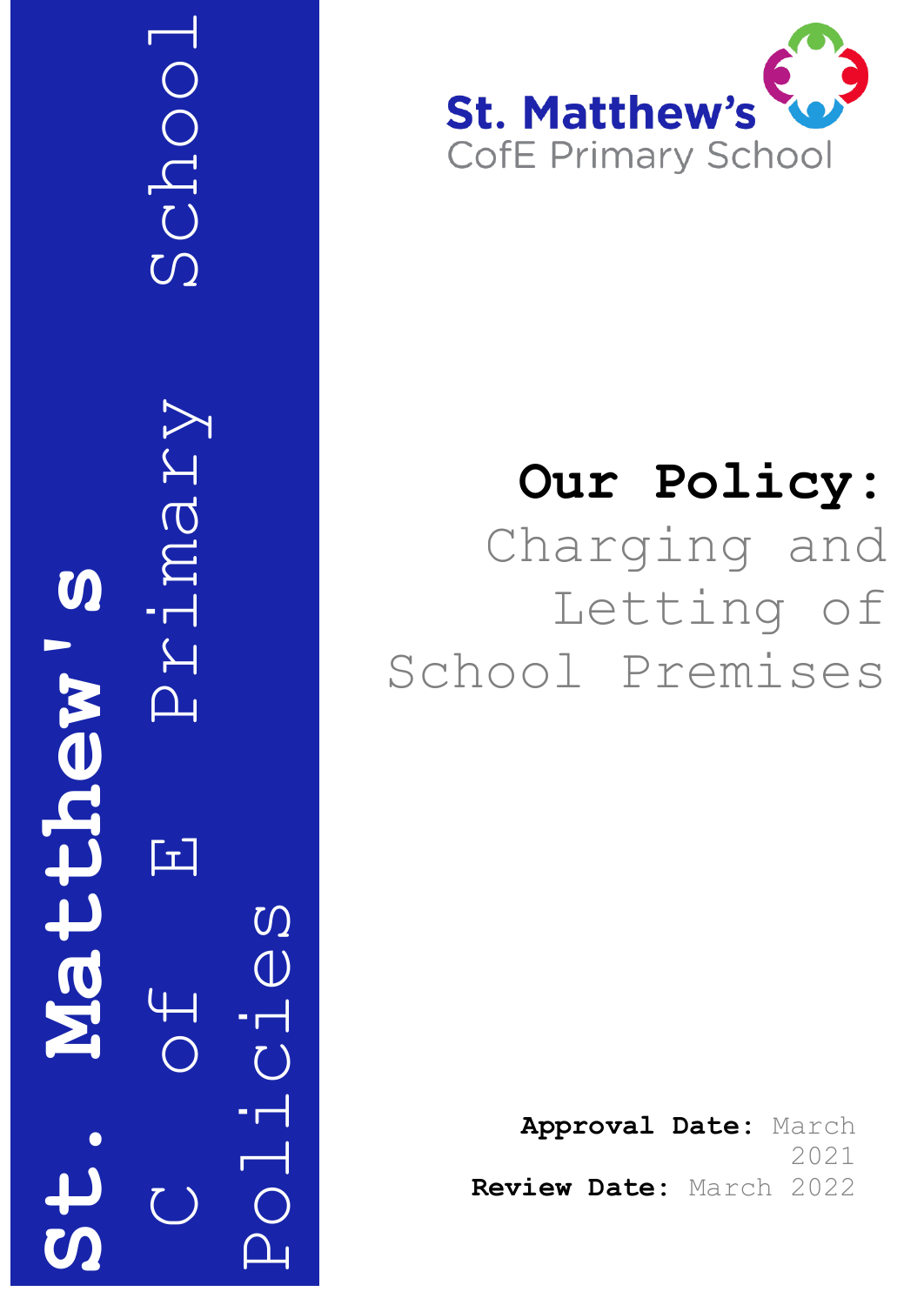# **ST. MATTHEW'S C.E. PRIMARY SCHOOL**

# **CHARGING AND LETTING OF PREMISES FOR SCHOOL ACTIVITIES**

## **PURPOSE**

To ensure that there is no breach of the Education Reform Act 1988, concerning charges which may or may not be made for activities in schools.

## **CHARGING**

1. The school will not require that pupils pay for, or supply, materials, books, equipment etc., for use in connection with education provided during school hours.

2. Activities offered wholly or mainly within school time will be available to all, regardless of parents' ability or willingness to meet the cost.

3. If necessary the school will seek voluntary contributions for visits taking place within school time or more that 50% of which takes place inside school hours. The terms of request will be made clear that there is no obligation to contribute. If the activity cannot be funded without voluntary contributions, this will be made clear in the preliminary letter to parents.

4. Charges will be made for optional extras which take place wholly or mainly outside the school.

5. Small charges maybe made where children are able to purchase something they have designed and made in school.

#### **TUITION IN THE PLAYING OF A MUSICAL INSTRUMENT**

The school does not charge for the use of musical instruments or musical tuition relating to the playing of samba drums, guitars or school recorders. The children are allowed to take some instruments home.

A request for payment for any loss or damage to the school's instruments or music scores would be made.

#### **BREAKAGES AND FINES**

1. Parents will be requested to pay a nominal sum in the event of their child causing accidental damage or loss of property belonging to the school.

2. Parents will be requested to pay for the replacement of any school property which results from the wilful damage of their child.